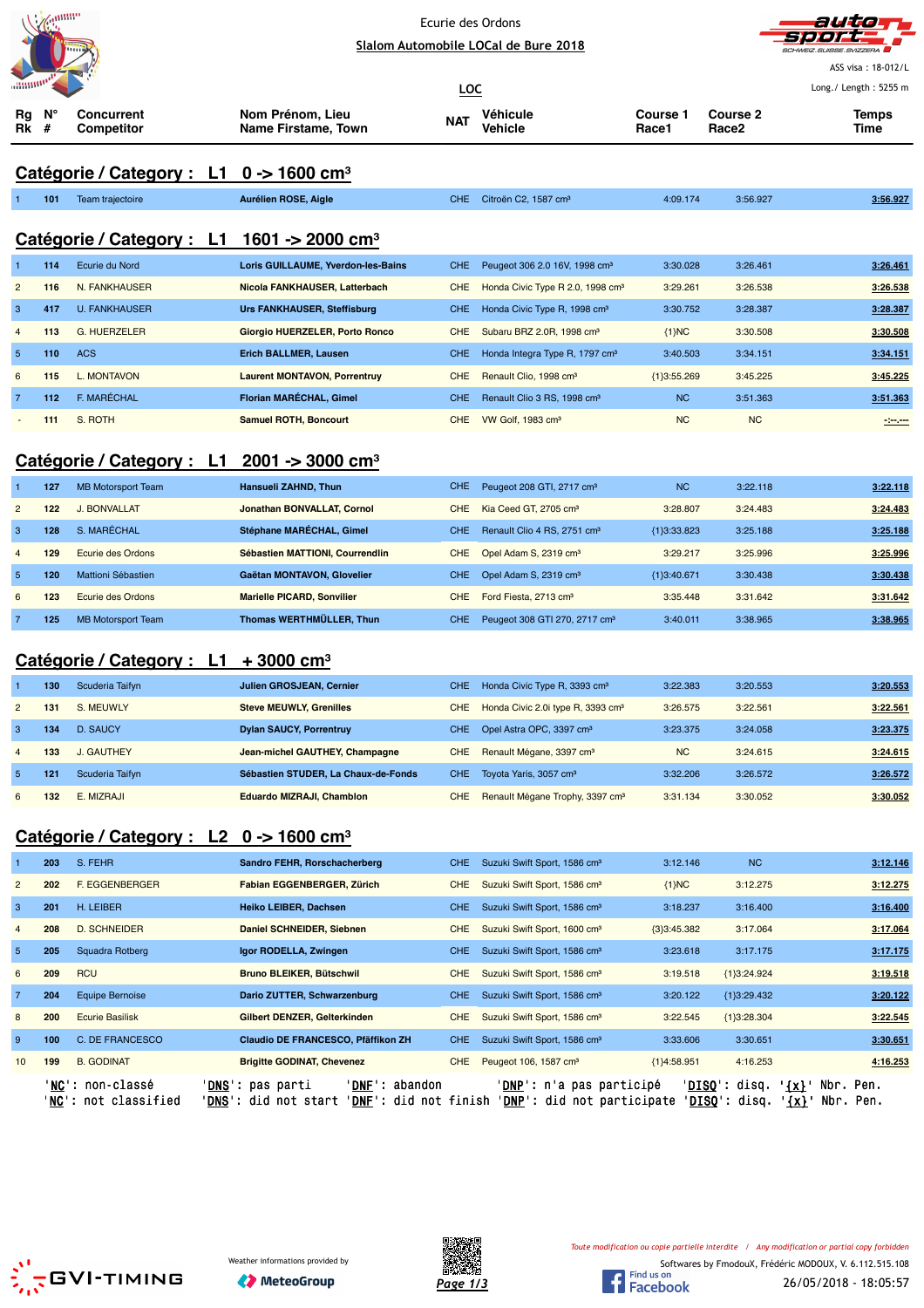



|                                                                                                                                                                                                    |            | umm                                                    |                                                                                                     |                          | Sialom Automobile LOCal de Bure 2018                                              |                          |                        | SCHWEIZ.SUISSE.SVIZZERA                                                                      |  |  |
|----------------------------------------------------------------------------------------------------------------------------------------------------------------------------------------------------|------------|--------------------------------------------------------|-----------------------------------------------------------------------------------------------------|--------------------------|-----------------------------------------------------------------------------------|--------------------------|------------------------|----------------------------------------------------------------------------------------------|--|--|
|                                                                                                                                                                                                    |            |                                                        |                                                                                                     |                          |                                                                                   |                          |                        | ASS visa: 18-012/L                                                                           |  |  |
|                                                                                                                                                                                                    |            |                                                        |                                                                                                     | <b>LOC</b>               |                                                                                   |                          |                        | Long./ Length: 5255 m                                                                        |  |  |
| Rg<br>Rk                                                                                                                                                                                           | #          | <b>Concurrent</b><br><b>Competitor</b>                 | Nom Prénom, Lieu<br>Name Firstame, Town                                                             | NAT                      | Véhicule<br>Vehicle                                                               | <b>Course 1</b><br>Race1 | Course 2<br>Race2      | <b>Temps</b><br>Time                                                                         |  |  |
|                                                                                                                                                                                                    |            |                                                        |                                                                                                     |                          |                                                                                   |                          |                        |                                                                                              |  |  |
|                                                                                                                                                                                                    |            | Catégorie / Category : L2 1601 -> 2000 cm <sup>3</sup> |                                                                                                     |                          |                                                                                   |                          |                        |                                                                                              |  |  |
|                                                                                                                                                                                                    | 215        | M. FALABRETTI                                          | Mario FALABRETTI, Wangen an der Aare                                                                | <b>CHE</b>               | Renault Clio Sport 2.0 16V, 1998 c                                                | 3:29.936                 | 3:28.822               | 3:28.822                                                                                     |  |  |
| $\overline{2}$                                                                                                                                                                                     | 210        | <b>Ecurie Performance</b>                              | <b>Nicolas MOINAT, Grancy</b>                                                                       | <b>CHE</b>               | VW Golf, 1780 cm <sup>3</sup>                                                     | 3:38.281                 | 3:34.315               | 3:34.315                                                                                     |  |  |
| 3                                                                                                                                                                                                  | 214        | R. CHERBUIN                                            | Rachelle CHERBUIN, Sâles                                                                            | <b>CHE</b>               | Renault Clio, 1998 cm <sup>3</sup>                                                | 3:44.735                 | <b>NC</b>              | 3:44.735                                                                                     |  |  |
|                                                                                                                                                                                                    | 216        | <b>G. CLAIRE</b>                                       | <b>Gabriel CLAIRE, Saicourt</b>                                                                     | <b>CHE</b>               | Renault Clio 2.0 16v, 2000 cm <sup>3</sup>                                        | 3:54.678                 | <b>NC</b>              | 3:54.678                                                                                     |  |  |
|                                                                                                                                                                                                    | 213        | <b>Ecurie Basilisk</b>                                 | Kevin OTT, Brugg                                                                                    | <b>CHE</b>               | Renault Clio Sport, 1998 cm <sup>3</sup>                                          | <b>DNP</b>               | <b>DNP</b>             | $-200$                                                                                       |  |  |
|                                                                                                                                                                                                    |            |                                                        |                                                                                                     |                          |                                                                                   |                          |                        |                                                                                              |  |  |
| Catégorie / Category : $L2$ 2001 -> 3000 cm <sup>3</sup><br><b>Ecurie Basilisk</b><br>Raymond STOFER, Herznach<br>222<br><b>CHE</b><br>Mini Cooper S, 2717 cm <sup>3</sup><br>3:12.981<br>3:09.087 |            |                                                        |                                                                                                     |                          |                                                                                   |                          |                        |                                                                                              |  |  |
| 2                                                                                                                                                                                                  | 220        | D. MÄHLEN                                              | Dominic MÄHLEN, Riedholz                                                                            |                          |                                                                                   | 3:18.881                 |                        | 3:09.087                                                                                     |  |  |
| $\ensuremath{\mathsf{3}}$                                                                                                                                                                          | 221        | <b>Ecurie Basilisk</b>                                 | Andreas SERVELLO, Therwil                                                                           | <b>CHE</b><br><b>CHE</b> | Opel Corsa D OPC NE, 2717 cm <sup>3</sup>                                         |                          | ${1}NC$                | 3:18.881                                                                                     |  |  |
|                                                                                                                                                                                                    |            |                                                        |                                                                                                     |                          | Mini Cooper S, 2717 cm <sup>3</sup>                                               | ${1}3:31.337$            | 3:20.672               | 3:20.672                                                                                     |  |  |
|                                                                                                                                                                                                    | 223<br>224 | Rennclub Untertogggenburg<br>Stefan Müller             | Peter BRUNNER, Flawil<br><b>Stefan MULLER, Adligenswil</b>                                          | <b>CHE</b><br><b>CHE</b> | MINI Cooper S, 2717 cm <sup>3</sup><br>MINI Cooper JCW Cope, 2720 cm <sup>3</sup> | NC<br><b>NC</b>          | 3:34.265<br><b>DNF</b> | 3:34.265                                                                                     |  |  |
|                                                                                                                                                                                                    |            |                                                        |                                                                                                     |                          |                                                                                   |                          |                        | سيبير                                                                                        |  |  |
|                                                                                                                                                                                                    |            | Catégorie / Category : $L2 + 3000$ cm <sup>3</sup>     |                                                                                                     |                          |                                                                                   |                          |                        |                                                                                              |  |  |
|                                                                                                                                                                                                    | 239        | M. DIETHELM                                            | <b>Mario DIETHELM, Siebnen</b>                                                                      | <b>CHE</b>               | Subaru WRX STI, 4177 cm <sup>3</sup>                                              | 3:10.361                 | 3:05.484               | 3:05.484                                                                                     |  |  |
| $\overline{2}$                                                                                                                                                                                     | 234        | N. SCHMID                                              | <b>Noa SCHMID, Kriens</b>                                                                           | <b>CHE</b>               | Subaru BRZ, 3397 cm <sup>3</sup>                                                  | 3:08.458                 | 3:07.163               | 3:07.163                                                                                     |  |  |
| 3                                                                                                                                                                                                  | 236        | Ecurie des Ordons                                      | <b>Gaetan HEYER, Moutier</b>                                                                        | <b>CHE</b>               | Opel Astra G OPC, 3397 cm <sup>3</sup>                                            | 3:10.671                 | ${3}3:36.012$          | 3:10.671                                                                                     |  |  |
| 4                                                                                                                                                                                                  | 238        | F. MOUCHE                                              | <b>Fabrice MOUCHE, Bonfol</b>                                                                       | <b>CHE</b>               | BMW M3 Coupé, 3999 cm <sup>3</sup>                                                | 3:13.808                 | 3:13.184               | 3:13.184                                                                                     |  |  |
| 5                                                                                                                                                                                                  | 240        | S. PERNET                                              | Sébastien PERNET, Gland                                                                             | <b>CHE</b>               | Mitsubishi Lancer Evo VIII, 3395 c                                                | 3:17.891                 | ${2}3:34.869$          | 3:17.891                                                                                     |  |  |
| 6                                                                                                                                                                                                  | 232        | <b>M. GRISELLI</b>                                     | Maël GRISELLI, Tramelan                                                                             | <b>CHE</b>               | Subaru Impreza WRX, 3390 cm <sup>3</sup>                                          | 3:33.939                 | 3:34.652               | 3:33.939                                                                                     |  |  |
| $\overline{7}$                                                                                                                                                                                     | 231        | Gyger Sébastien                                        | Sébastien GYGER, Les Bois                                                                           | <b>CHE</b>               | Subaru Impreza GT, 3390 cm <sup>3</sup>                                           | NC                       | 3:35.093               | 3:35.093                                                                                     |  |  |
| 8                                                                                                                                                                                                  | 233        | S. REYMOND                                             | <b>Steve REYMOND, Gimel</b>                                                                         | CHE                      | Mitsubishi Lancer EVO VIII, 3395 c                                                | 3:40.834                 | <b>NC</b>              | 3:40.834                                                                                     |  |  |
| 9                                                                                                                                                                                                  | 237        | Ecurie 13 étoiles                                      | Sébastien JACQUEMET, Conthey                                                                        | <b>CHE</b>               | Porsche 911, 3598 cm <sup>3</sup>                                                 | ${1}3:41.441$            | <b>NC</b>              | 3:41.441                                                                                     |  |  |
| 10                                                                                                                                                                                                 | 230        | Q. CLAIRE                                              | Quentin CLAIRE, Saicourt                                                                            | <b>CHE</b>               | Subaru Impreza2.0wrx 4wd, 3390                                                    | 3:46.099                 | <b>NC</b>              | 3:46.099                                                                                     |  |  |
|                                                                                                                                                                                                    |            |                                                        |                                                                                                     |                          |                                                                                   |                          |                        |                                                                                              |  |  |
|                                                                                                                                                                                                    |            | Catégorie / Category : L3 0 -> 1600 cm <sup>3</sup>    |                                                                                                     |                          |                                                                                   |                          |                        |                                                                                              |  |  |
|                                                                                                                                                                                                    | 300        | M. JUILLERAT                                           | <b>Maurice JUILLERAT, Courcelon</b>                                                                 | CHE                      | Alfa Roméo Arna TI, 1350 cm <sup>3</sup>                                          | 3:51.799                 | <b>NC</b>              | 3:51.799                                                                                     |  |  |
| 2                                                                                                                                                                                                  | 301        | P. FUCHS                                               | <b>Peter FUCHS, Nunningen</b>                                                                       | CHE                      | Ford Capri, 1497 cm <sup>3</sup>                                                  | NC                       | ${1}3:59.112$          | 3:59.112                                                                                     |  |  |
|                                                                                                                                                                                                    |            |                                                        |                                                                                                     |                          |                                                                                   |                          |                        |                                                                                              |  |  |
|                                                                                                                                                                                                    |            | Catégorie / Category : L3 1601 -> 2000 cm <sup>3</sup> |                                                                                                     |                          |                                                                                   |                          |                        |                                                                                              |  |  |
|                                                                                                                                                                                                    | 312        | J. HOUMARD                                             | Jérémie HOUMARD, Champoz                                                                            | <b>CHE</b>               | VW Golf, 1781 cm <sup>3</sup>                                                     | ${2}3:44.206$            | 3:21.637               | 3:21.637                                                                                     |  |  |
| $\overline{c}$                                                                                                                                                                                     | 315        | <b>B. GIRARDIN</b>                                     | <b>Baptiste GIRARDIN, Fontenais</b>                                                                 | <b>CHE</b>               | VW Golf GTI, 1800 cm <sup>3</sup>                                                 | 3:26.774                 | {2}3:49.436            | 3:26.774                                                                                     |  |  |
| 3                                                                                                                                                                                                  | 310        | C. AFFOLTER                                            | Christoph AFFOLTER, Schwadernau                                                                     | <b>CHE</b>               | Volkswagen Golf II, 1780 cm <sup>3</sup>                                          | ${1}3:35.430$            | 3:28.030               | 3:28.030                                                                                     |  |  |
| 4                                                                                                                                                                                                  | 313        | F. FULGIDO                                             | <b>Fabio FULGIDO, Porrentruy</b>                                                                    | <b>CHE</b>               | VW Golf, 1781 cm <sup>3</sup>                                                     | 3:36.706                 | 3:33.384               | 3:33.384                                                                                     |  |  |
| $\sqrt{5}$                                                                                                                                                                                         | 311        | Loc3                                                   | <b>François BAUME, Porrentruy</b>                                                                   | CHE.                     | VW Golf GTI, 1780 cm <sup>3</sup>                                                 | 3:43.236                 | ${1}3:50.318$          | 3:43.236                                                                                     |  |  |
|                                                                                                                                                                                                    |            |                                                        |                                                                                                     |                          |                                                                                   |                          |                        |                                                                                              |  |  |
|                                                                                                                                                                                                    |            | Catégorie / Category : $L3 + 2000$ cm <sup>3</sup>     |                                                                                                     |                          |                                                                                   |                          |                        |                                                                                              |  |  |
|                                                                                                                                                                                                    | 320        | A. MEYLAN                                              | <b>Adien MEYLAN, Vallorbe</b>                                                                       | <b>CHE</b>               | BMW 635 csi, 3428 cm <sup>3</sup>                                                 | <b>NC</b>                | 3:18.715               | 3:18.715                                                                                     |  |  |
|                                                                                                                                                                                                    |            |                                                        |                                                                                                     |                          |                                                                                   |                          |                        |                                                                                              |  |  |
|                                                                                                                                                                                                    |            | Catégorie / Category : L4 0 -> 1600 cm <sup>3</sup>    |                                                                                                     |                          |                                                                                   |                          |                        |                                                                                              |  |  |
|                                                                                                                                                                                                    | 406        | R-Performance Switzerland                              | Daniel BOOS, Bertschikon                                                                            | <b>CHE</b>               | Honda CRX R-Performance, 1599                                                     | 3:15.108                 | 3:08.861               | 3:08.861                                                                                     |  |  |
| 2                                                                                                                                                                                                  | 405        | R-Performance Switzerland / Racing                     | <b>Mario BONIGER, Göschenen</b>                                                                     | <b>CHE</b>               | Honda Civic CRX VTEC, 1595 cm <sup>3</sup>                                        | 3:33.548                 | 3:25.938               | 3:25.938                                                                                     |  |  |
| 3                                                                                                                                                                                                  | 404        | D. HÜTHER                                              | Dario HÜTHER, Steinebrunn                                                                           | <b>CHE</b>               | Honda CRX, 1595 cm <sup>3</sup>                                                   | 3:31.782                 | 3:26.307               | 3:26.307                                                                                     |  |  |
| $\overline{4}$                                                                                                                                                                                     | 401        | <b>Equipe Bernoise</b>                                 | Patrik AMSTUTZ, Bätterkinden                                                                        |                          | CHE Suzuki Swift Sport, 1586 cm <sup>3</sup>                                      | 3:29.730                 | 3:27.414               | 3:27.414                                                                                     |  |  |
|                                                                                                                                                                                                    |            | 'NC': non-classé                                       | 'DNE': abandon<br>'DNS': pas parti                                                                  |                          | ' <mark>DNP</mark> ': n'a pas participé                                           |                          |                        | 'DISQ': disq. ' <u>{x}</u> ' Nbr. Pen.                                                       |  |  |
|                                                                                                                                                                                                    |            | ' <u>NC</u> ': not classified                          | 'DNS': did not start 'DNE': did not finish 'DNP': did not participate 'DISQ': disq. '{x}' Nbr. Pen. |                          |                                                                                   |                          |                        |                                                                                              |  |  |
|                                                                                                                                                                                                    |            |                                                        |                                                                                                     |                          |                                                                                   |                          |                        |                                                                                              |  |  |
|                                                                                                                                                                                                    |            |                                                        |                                                                                                     |                          |                                                                                   |                          |                        | Toute modification ou copie partielle interdite / Any modification or partial copy forbidden |  |  |
|                                                                                                                                                                                                    |            |                                                        | Weather informations provided by                                                                    |                          |                                                                                   |                          |                        | Softwares by FmodouX, Frédéric MODOUX, V. 6.112.515.108                                      |  |  |





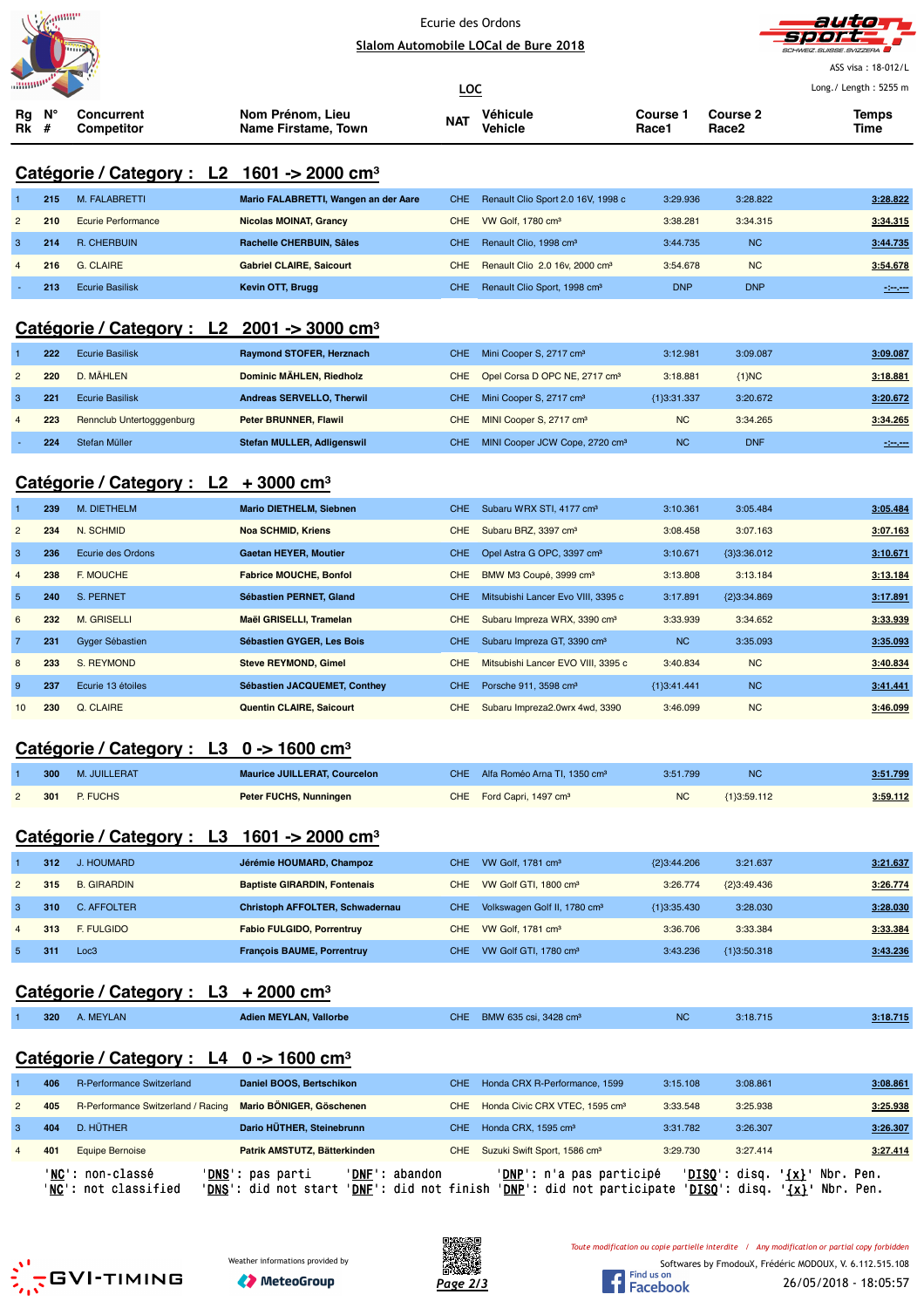



ASS visa : 18-012/L  $L_{\rm E}$  . 5255  $\pm$ 

|                   |     |                                 |                                         | <u>LOC</u> |                                           | Long./ Length: 5255 m  |                               |               |
|-------------------|-----|---------------------------------|-----------------------------------------|------------|-------------------------------------------|------------------------|-------------------------------|---------------|
| Rg<br><b>Rk</b> # | Ν°  | Concurrent<br><b>Competitor</b> | Nom Prénom, Lieu<br>Name Firstame, Town | <b>NAT</b> | Véhicule<br><b>Vehicle</b>                | <b>Course</b><br>Race1 | Course 2<br>Race <sub>2</sub> | Temps<br>Time |
| 5.                | 400 | <b>D. SCHULER</b>               | Daniel SCHULER, Ibach                   |            | CHE Toyota MR2 AW11, 1586 cm <sup>3</sup> | 3:32.357               | 3:29.585                      | 3:29.585      |
| 6                 | 403 | M. HILBER                       | Marco HILBER, Märwil                    |            | CHE Honda Civic VTi, 1595 cm <sup>3</sup> | <b>NC</b>              | 3:31.773                      | 3:31.773      |
|                   | 402 | IG-MST-Zentralschweiz           | Stefan HÄNGGI, Diegten                  | CHE.       | Citroën Saxo, 1587 cm <sup>3</sup>        | <b>DNS</b>             | 3:38.132                      | 3:38.132      |

## **Catégorie / Category : L4 1601 -> 2000 cm³**

|                | 314 | S. GUÉLAT      | Samuel GUÉLAT, Porrentruy        | CHE.       | Lotus Elise, 1796 cm <sup>3</sup>        | 3:09.122 | 3:06.834      | 3:06.834 |
|----------------|-----|----------------|----------------------------------|------------|------------------------------------------|----------|---------------|----------|
| $\overline{2}$ | 418 | T. FÜCHSLIN    | Turi FÜCHSLIN, Gross             | <b>CHE</b> | Caterham RS 175, 1999 cm <sup>3</sup>    | 3:08.869 | 3:07.154      | 3:07.154 |
| 3              | 414 | La Meute       | Nicolas KONRAD, Gimel            | CHE.       | Opel Astra, 1997 cm <sup>3</sup>         | 3:18.891 | ${1}3:26.321$ | 3:18.891 |
| $\overline{4}$ | 410 | E. HOLDENER    | <b>Erich HOLDENER, Sattel</b>    | CHE.       | Toyota MR 2 W3, 1794 cm <sup>3</sup>     | 3:27.716 | ${1}3:37.801$ | 3:27.716 |
| -5             | 415 | <b>BRANDER</b> | <b>Thomas BRANDER, St.Gallen</b> | CHE.       | Honda Civic Type R, 1998 cm <sup>3</sup> | 3:42.659 | 3:43.102      | 3:42.659 |
| 6              | 413 | M. AREGGER     | <b>Martina AREGGER, Sattel</b>   | CHE        | Toyota MR2 SW 20, 1997 cm <sup>3</sup>   | ${2}MC$  | 3:48.359      | 3:48.359 |
|                | 412 | N. LACHAT      | <b>Nicolas LACHAT, Bure</b>      | CHE.       | VW Scirocco, 1800 cm <sup>3</sup>        | {1}NC    | <b>NC</b>     | $-200$   |

### **Catégorie / Category : L4 2001 -> 3000 cm³**

| 420 | <b>C. SCHELBERT</b> | <b>Christoph SCHELBERT, Seewen</b> | CHE | Audi 90, 2309 cm <sup>3</sup> | 3:38.856 | 3:35.038 | 3:35.038 |
|-----|---------------------|------------------------------------|-----|-------------------------------|----------|----------|----------|
|     |                     |                                    |     |                               |          |          |          |

## **Catégorie / Category : L4 3001 -> 3500 cm³**

| 430 | Ecurie Performance              | Michel DONDEYNAZ, Yens       | CHE BMW M3, 3201 cm <sup>3</sup>                 | 3:05.921      | ${2}3:23.689$ | 3:05.921 |
|-----|---------------------------------|------------------------------|--------------------------------------------------|---------------|---------------|----------|
| 432 | <b>Rennclub Untertoggenburg</b> | <b>Tobias MEIER, Wattwil</b> | CHE Opel Astra, 3397 cm <sup>3</sup>             | ${1}3:20.606$ | 3:11.042      | 3:11.042 |
| 431 | Racing Club Airbag              | Urs KUPPER, Nuolen           | CHE Mitsubishi Evo 8 MR RS, 3395 cm <sup>3</sup> | 3:16.034      | 3:11.462      | 3:11.462 |
| 235 | M. LANG                         | <b>Martin LANG, Chur</b>     | CHE Renault Megane, 3397 cm <sup>3</sup>         | 3:28.016      | 3:24.518      | 3:24.518 |

## **Catégorie / Category : L4 + 3500 cm³**

|                | 438 | La Meute                                         | <b>François CUANY, Mont-sur-Rolle</b>                                | CHE.                                      | Lotus Exige V6 CUP, 5875 cm <sup>3</sup>                        | <b>NC</b> | 3:02.198                                                   | 3:02.198                     |
|----------------|-----|--------------------------------------------------|----------------------------------------------------------------------|-------------------------------------------|-----------------------------------------------------------------|-----------|------------------------------------------------------------|------------------------------|
| $\mathbf{2}$   | 437 | <b>RCU</b>                                       | <b>Robert ZIEGLER, Winterthur</b>                                    | CHE                                       | Porsche 996 GT3, 3600 cm <sup>3</sup>                           | <b>NC</b> | 3:14.769                                                   | 3:14.769                     |
|                | 435 | M. RUBBI                                         | <b>Michel RUBBI, Cornaux</b>                                         | CHE.                                      | Lotus Exige V6 Cup, 5875 cm <sup>3</sup>                        | 3:20.277  | 3:19.751                                                   | 3:19.751                     |
| $\overline{4}$ | 436 | R. FEUZ                                          | <b>Remo FEUZ. Hofstetten</b>                                         | CHE                                       | Chevrolet Corvette ZR1, 10475 cm                                | 3:30.038  | 3:23.476                                                   | 3:23.476                     |
|                |     | ' <b>NC':</b> non-classé<br>'NC': not classified | ' <b>DNS</b> ': pas parti<br>'DNF':<br>' <b>DNS</b> ': did not start | abandon<br>' <b>DNF</b> ': did not finish | ' <b>DNP</b> ': n'a pas participé<br>'DNP': did not participate |           | $'DISO':$ disq.<br>' {x} '<br>' <mark>DISQ</mark> ': disq. | Nbr. Pen.<br>'{x}' Nbr. Pen. |

**DC : P. Favre : \_\_\_\_\_\_\_\_\_\_\_\_\_\_\_ Jury : R. Piquerez : \_\_\_\_\_\_\_\_\_\_\_\_\_\_\_ Chrono : F. Modoux : \_\_\_\_\_\_\_\_\_\_\_\_\_\_\_**





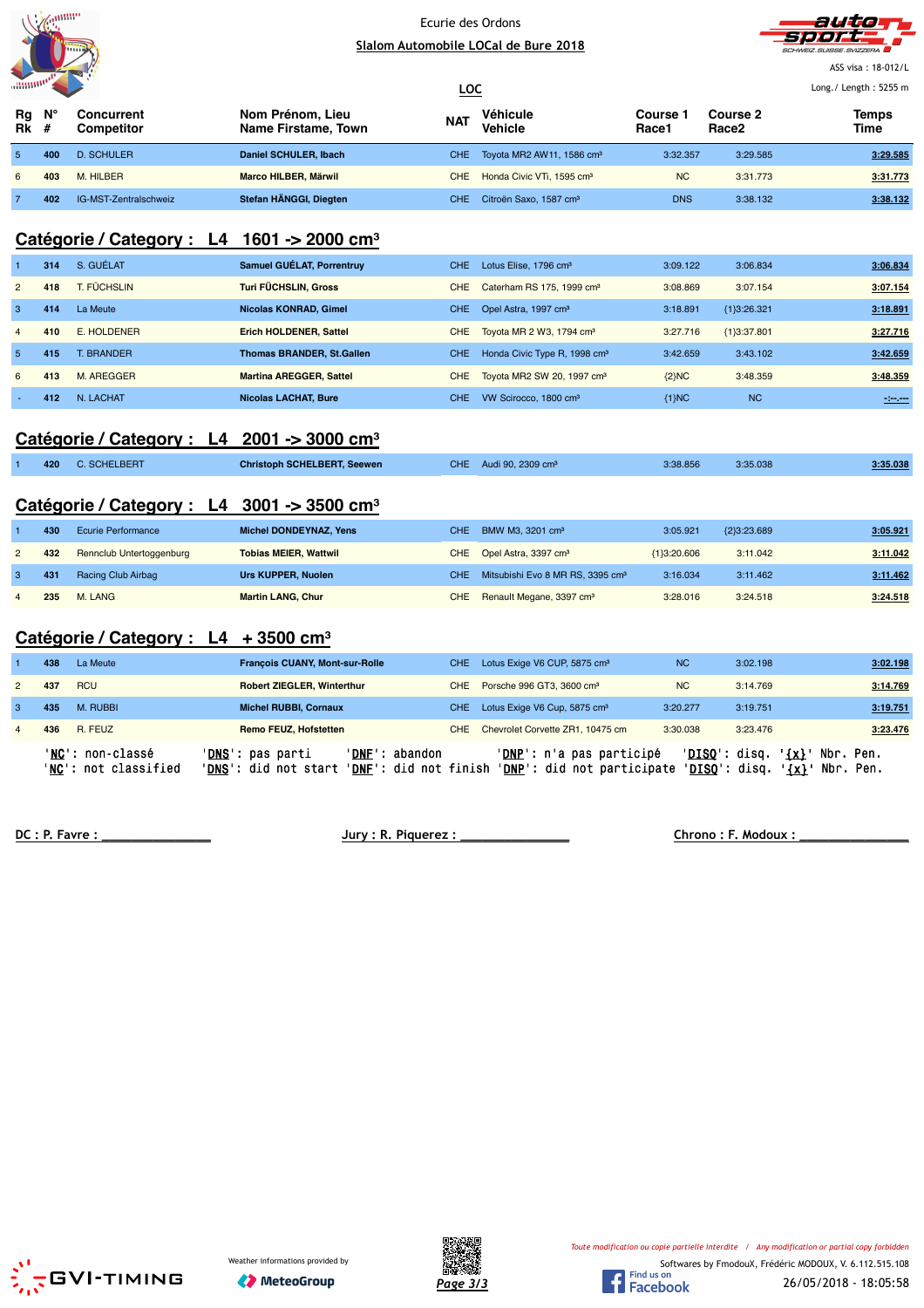



ASS visa : 18-012/L

|                           |                |         |                                      |                                           | <b>Scratch LOC</b> |                                               |                          |                          | Long. / Length: $5255$ m |
|---------------------------|----------------|---------|--------------------------------------|-------------------------------------------|--------------------|-----------------------------------------------|--------------------------|--------------------------|--------------------------|
| Rg<br>Rk                  | Grp            | N°<br># | Concurrent<br>Competitor             | Nom Prénom, Lieu<br>Name Firstname, Town  | <b>NAT</b>         | Véhicule<br>Vehicle                           | <b>Course 1</b><br>Race1 | <b>Course 2</b><br>Race2 | Temps<br>Time            |
| $\mathbf{1}$              | L4             | 438     | La Meute                             | <b>CUANY François, Mont-sur-Rolle</b>     | <b>CHE</b>         | Lotus Exige V6 CUP, 5875 cm <sup>3</sup>      | <b>NC</b>                | 3:02.198                 | 3:02.198                 |
| $\overline{c}$            | L2             | 239     | M. DIETHELM                          | <b>DIETHELM Mario, Siebnen</b>            | <b>CHE</b>         | Subaru WRX STI, 4177 cm <sup>3</sup>          | 3:10.361                 | 3:05.484                 | 3:05.484                 |
| $\ensuremath{\mathsf{3}}$ | L4             | 430     | <b>Ecurie Performance</b>            | <b>DONDEYNAZ Michel, Yens</b>             | <b>CHE</b>         | BMW M3, 3201 cm <sup>3</sup>                  | 3:05.921                 | ${2}3:23.689$            | 3:05.921                 |
| 4                         | L4             | 314     | S. GUÉLAT                            | <b>GUELAT Samuel, Porrentruy</b>          | <b>CHE</b>         | Lotus Elise, 1796 cm <sup>3</sup>             | 3:09.122                 | 3:06.834                 | 3:06.834                 |
| 5                         | L4             | 418     | T. FÜCHSLIN                          | <b>FUCHSLIN Turi, Gross</b>               | <b>CHE</b>         | Caterham RS 175, 1999 cm <sup>3</sup>         | 3:08.869                 | 3:07.154                 | 3:07.154                 |
| $\,$ 6 $\,$               | L2             | 234     | N. SCHMID                            | <b>SCHMID Noa, Kriens</b>                 | <b>CHE</b>         | Subaru BRZ, 3397 cm <sup>3</sup>              | 3:08.458                 | 3:07.163                 | 3:07.163                 |
| $\overline{7}$            | L4             | 406     | R-Performance Switzerland            | <b>BOOS Daniel, Bertschikon</b>           | <b>CHE</b>         | Honda CRX R-Performance, 1599                 | 3:15.108                 | 3:08.861                 | 3:08.861                 |
| 8                         | L2             | 222     | <b>Ecurie Basilisk</b>               | <b>STOFER Raymond, Herznach</b>           | <b>CHE</b>         | Mini Cooper S, 2717 cm <sup>3</sup>           | 3:12.981                 | 3:09.087                 | 3:09.087                 |
| 9                         | L2             | 236     | Ecurie des Ordons                    | <b>HEYER Gaetan, Moutier</b>              | CHE.               | Opel Astra G OPC, 3397 cm <sup>3</sup>        | 3:10.671                 | ${3}3:36.012$            | 3:10.671                 |
| 10                        | L4             | 432     | Rennclub Untertoggenburg             | <b>MEIER Tobias, Wattwil</b>              | <b>CHE</b>         | Opel Astra, 3397 cm <sup>3</sup>              | ${1}3:20.606$            | 3:11.042                 | 3:11.042                 |
| 11                        | L4             | 431     | Racing Club Airbag                   | <b>KUPPER Urs, Nuolen</b>                 | <b>CHE</b>         | Mitsubishi Evo 8 MR RS, 3395 cm               | 3:16.034                 | 3:11.462                 | 3:11.462                 |
| 12                        | L2             | 203     | S. FEHR                              | <b>FEHR Sandro, Rorschacherberg</b>       | <b>CHE</b>         | Suzuki Swift Sport, 1586 cm <sup>3</sup>      | 3:12.146                 | <b>NC</b>                | 3:12.146                 |
| 13                        | L2             | 202     | F. EGGENBERGER                       | <b>EGGENBERGER Fabian, Zürich</b>         | <b>CHE</b>         | Suzuki Swift Sport, 1586 cm <sup>3</sup>      | ${1}MC$                  | 3:12.275                 | 3:12.275                 |
| 14                        | L2             | 238     | F. MOUCHE                            | <b>MOUCHE Fabrice, Bonfol</b>             | <b>CHE</b>         | BMW M3 Coupé, 3999 cm <sup>3</sup>            | 3:13.808                 | 3:13.184                 | 3:13.184                 |
| 15                        | L4             | 437     | <b>RCU</b>                           | <b>ZIEGLER Robert, Winterthur</b>         | <b>CHE</b>         | Porsche 996 GT3, 3600 cm <sup>3</sup>         | <b>NC</b>                | 3:14.769                 | 3:14.769                 |
| 16                        | L2             | 201     | H. LEIBER                            | <b>LEIBER Heiko, Dachsen</b>              | <b>CHE</b>         | Suzuki Swift Sport, 1586 cm <sup>3</sup>      | 3:18.237                 | 3:16.400                 | 3:16.400                 |
| 17                        | L2             | 208     | <b>D. SCHNEIDER</b>                  | <b>SCHNEIDER Daniel, Siebnen</b>          | <b>CHE</b>         | Suzuki Swift Sport, 1600 cm <sup>3</sup>      | ${3}3:45.382$            | 3:17.064                 | 3:17.064                 |
| 18                        | L2             | 205     | Squadra Rotberg                      | RODELLA Igor, Zwingen                     | <b>CHE</b>         | Suzuki Swift Sport, 1586 cm <sup>3</sup>      | 3:23.618                 | 3:17.175                 | 3:17.175                 |
| 19                        | L2             | 240     | S. PERNET                            | <b>PERNET Sébastien, Gland</b>            | <b>CHE</b>         | Mitsubishi Lancer Evo VIII, 3395 c            | 3:17.891                 | ${2}3:34.869$            | 3:17.891                 |
| 20                        | L <sub>3</sub> | 320     | A. MEYLAN                            | <b>MEYLAN Adien, Vallorbe</b>             | <b>CHE</b>         | BMW 635 csi, 3428 cm <sup>3</sup>             | <b>NC</b>                | 3:18.715                 | 3:18.715                 |
| 21                        | L2             | 220     | D. MÄHLEN                            | <b>MÄHLEN Dominic, Riedholz</b>           | <b>CHE</b>         | Opel Corsa D OPC NE, 2717 cm <sup>3</sup>     | 3:18.881                 | ${1}MC$                  | 3:18.881                 |
| 22                        | L4             | 414     | La Meute                             | <b>KONRAD Nicolas, Gimel</b>              | <b>CHE</b>         | Opel Astra, 1997 cm <sup>3</sup>              | 3:18.891                 | ${1}3:26.321$            | 3:18.891                 |
| 23                        | L2             | 209     | <b>RCU</b>                           | <b>BLEIKER Bruno, Bütschwil</b>           | <b>CHE</b>         | Suzuki Swift Sport, 1586 cm <sup>3</sup>      | 3:19.518                 | ${1}3:24.924$            | 3:19.518                 |
| 24                        | L4             | 435     | M. RUBBI                             | <b>RUBBI Michel, Cornaux</b>              | <b>CHE</b>         | Lotus Exige V6 Cup, 5875 cm <sup>3</sup>      | 3:20.277                 | 3:19.751                 | 3:19.751                 |
| 25                        | L2             | 204     | <b>Equipe Bernoise</b>               | <b>ZUTTER Dario, Schwarzenburg</b>        | CHE.               | Suzuki Swift Sport, 1586 cm <sup>3</sup>      | 3:20.122                 | ${1}3:29.432$            | 3:20.122                 |
| 26                        | L1             | 130     | Scuderia Taifyn                      | <b>GROSJEAN Julien, Cernier</b>           | <b>CHE</b>         |                                               | 3:22.383                 | 3:20.553                 | 3:20.553                 |
|                           | L2             |         |                                      |                                           |                    | Honda Civic Type R, 3393 cm <sup>3</sup>      |                          |                          |                          |
| 27                        |                | 221     | <b>Ecurie Basilisk</b><br>J. HOUMARD | <b>SERVELLO Andreas, Therwil</b>          | <b>CHE</b>         | Mini Cooper S, 2717 cm <sup>3</sup>           | ${1}3:31.337$            | 3:20.672                 | 3:20.672                 |
| 28                        | L <sub>3</sub> | 312     |                                      | <b>HOUMARD Jérémie, Champoz</b>           | <b>CHE</b>         | VW Golf, 1781 cm <sup>3</sup>                 | ${2}3:44.206$            | 3:21.637                 | 3:21.637                 |
| 29                        | L1             | 127     | <b>MB Motorsport Team</b>            | <b>ZAHND Hansueli, Thun</b>               | CHE.               | Peugeot 208 GTI, 2717 cm <sup>3</sup>         | <b>NC</b>                | 3:22.118                 | 3:22.118                 |
| 30                        | L2             | 200     | <b>Ecurie Basilisk</b>               | <b>DENZER Gilbert, Gelterkinden</b>       | <b>CHE</b>         | Suzuki Swift Sport, 1586 cm <sup>3</sup>      | 3:22.545                 | ${1}3:28.304$            | 3:22.545                 |
| 31                        | L1             | 131     | S. MEUWLY                            | <b>MEUWLY Steve, Grenilles</b>            | CHE                | Honda Civic 2.0i type R, 3393 cm <sup>3</sup> | 3:26.575                 | 3:22.561                 | 3:22.561                 |
| 32                        | L1             | 134     | <b>D. SAUCY</b>                      | <b>SAUCY Dylan, Porrentruy</b>            | <b>CHE</b>         | Opel Astra OPC, 3397 cm <sup>3</sup>          | 3:23.375                 | 3:24.058                 | 3:23.375                 |
| 33                        | L4             | 436     | R. FEUZ                              | <b>FEUZ Remo, Hofstetten</b>              | <b>CHE</b>         | Chevrolet Corvette ZR1, 10475 c               | 3:30.038                 | 3:23.476                 | 3:23.476                 |
| 34                        | L1             | 122     | J. BONVALLAT                         | <b>BONVALLAT Jonathan, Cornol</b>         | <b>CHE</b>         | Kia Ceed GT, 2705 cm <sup>3</sup>             | 3:28.807                 | 3:24.483                 | 3:24.483                 |
| 35                        | L4             | 235     | M. LANG                              | <b>LANG Martin, Chur</b>                  | <b>CHE</b>         | Renault Megane, 3397 cm <sup>3</sup>          | 3:28.016                 | 3:24.518                 | 3:24.518                 |
| 36                        | L1             | 133     | J. GAUTHEY                           | <b>GAUTHEY Jean-michel, Champagne</b>     | <b>CHE</b>         | Renault Mégane, 3397 cm <sup>3</sup>          | <b>NC</b>                | 3:24.615                 | 3:24.615                 |
| 37                        | L1             | 128     | S. MARÉCHAL                          | <b>MARÉCHAL Stéphane, Gimel</b>           | <b>CHE</b>         | Renault Clio 4 RS, 2751 cm <sup>3</sup>       | ${1}3:33.823$            | 3:25.188                 | 3:25.188                 |
| 38                        | L4             | 405     | R-Performance Switzerland / Racin    | <b>BONIGER Mario, Göschenen</b>           | <b>CHE</b>         | Honda Civic CRX VTEC, 1595 cm                 | 3:33.548                 | 3:25.938                 | 3:25.938                 |
| 39                        | L1             | 129     | Ecurie des Ordons                    | <b>MATTIONI Sébastien, Courrendlin</b>    | <b>CHE</b>         | Opel Adam S, 2319 cm <sup>3</sup>             | 3:29.217                 | 3:25.996                 | 3:25.996                 |
| 40                        | L4             | 404     | D. HÜTHER                            | <b>HÜTHER Dario, Steinebrunn</b>          | <b>CHE</b>         | Honda CRX, 1595 cm <sup>3</sup>               | 3:31.782                 | 3:26.307                 | 3:26.307                 |
| 41                        | L1             | 114     | Ecurie du Nord                       | <b>GUILLAUME Loris, Yverdon-les-Bains</b> | <b>CHE</b>         | Peugeot 306 2.0 16V, 1998 cm <sup>3</sup>     | 3:30.028                 | 3:26.461                 | 3:26.461                 |
| 42                        | L1             | 116     | N. FANKHAUSER                        | <b>FANKHAUSER Nicola, Latterbach</b>      | <b>CHE</b>         | Honda Civic Type R 2.0, 1998 cm <sup>3</sup>  | 3:29.261                 | 3:26.538                 | 3:26.538                 |
| 43                        | L1             | 121     | Scuderia Taifyn                      | STUDER Sébastien, La Chaux-de-Fonds       | <b>CHE</b>         | Toyota Yaris, 3057 cm <sup>3</sup>            | 3:32.206                 | 3:26.572                 | 3:26.572                 |
| 44                        | L3             | 315     | <b>B. GIRARDIN</b>                   | <b>GIRARDIN Baptiste, Fontenais</b>       | <b>CHE</b>         | VW Golf GTI, 1800 cm <sup>3</sup>             | 3:26.774                 | ${2}3:49.436$            | 3:26.774                 |
| 45                        | L4             | 401     | <b>Equipe Bernoise</b>               | <b>AMSTUTZ Patrik, Bätterkinden</b>       | <b>CHE</b>         | Suzuki Swift Sport, 1586 cm <sup>3</sup>      | 3:29.730                 | 3:27.414                 | 3:27.414                 |
| 46                        | L4             | 410     | E. HOLDENER                          | <b>HOLDENER Erich, Sattel</b>             | <b>CHE</b>         | Toyota MR 2 W3, 1794 cm <sup>3</sup>          | 3:27.716                 | ${1}3:37.801$            | 3:27.716                 |
| 47                        | L3             | 310     | C. AFFOLTER                          | <b>AFFOLTER Christoph, Schwadernau</b>    | <b>CHE</b>         | Volkswagen Golf II, 1780 cm <sup>3</sup>      | ${1}3:35.430$            | 3:28.030                 | 3:28.030                 |
|                           |                |         |                                      |                                           |                    |                                               |                          |                          |                          |

'<u>NC</u>': non-classé '<u>DNS</u>': pas parti '<u>DNF</u>': abandon '<u>DNP</u>': n'a pas participé '<u>DISQ</u>': disq. '<u>{x}</u>' Nbr. Pen. 'NC': not classified 'DNS': did not start 'DNF': did not finish 'DNP': did not participate 'DISQ': disq. '{x}' Nbr. Pen.

 $\frac{3!}{2!2!}$ GVI-TIMING





*Toute modification ou copie partielle interdite / Any modification or partial copy forbidden*

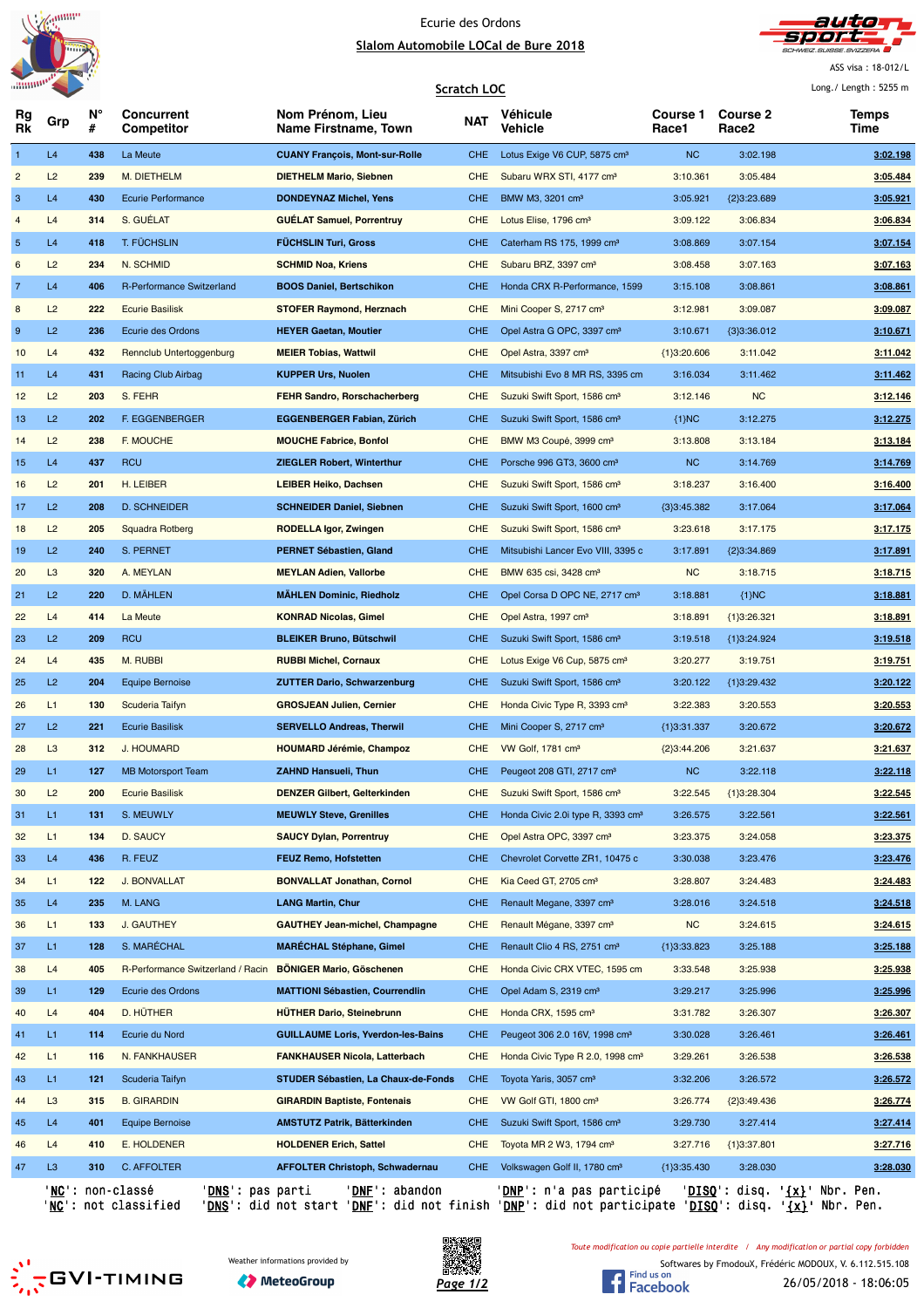



ASS visa : 18-012/L

|                |                |         |                                                                                |                                                                                                                                                                    | <b>Scratch LOC</b> |                                            |                   |                                      | Long. / Length: $5255$ m      |
|----------------|----------------|---------|--------------------------------------------------------------------------------|--------------------------------------------------------------------------------------------------------------------------------------------------------------------|--------------------|--------------------------------------------|-------------------|--------------------------------------|-------------------------------|
| Rg<br>Rk       | Grp            | N°<br># | <b>Concurrent</b><br>Competitor                                                | Nom Prénom, Lieu<br>Name Firstname, Town                                                                                                                           | <b>NAT</b>         | Véhicule<br>Vehicle                        | Course 1<br>Race1 | <b>Course 2</b><br>Race <sub>2</sub> | Temps<br>Time                 |
| 48             | L1             | 417     | <b>U. FANKHAUSER</b>                                                           | <b>FANKHAUSER Urs, Steffisburg</b>                                                                                                                                 | <b>CHE</b>         | Honda Civic Type R, 1998 cm <sup>3</sup>   | 3:30.752          | 3:28.387                             | 3:28.387                      |
| 49             | L2             | 215     | M. FALABRETTI                                                                  | <b>FALABRETTI Mario, Wangen an der Aar</b>                                                                                                                         | <b>CHE</b>         | Renault Clio Sport 2.0 16V, 1998           | 3:29.936          | 3:28.822                             | 3:28.822                      |
| 50             | L4             | 400     | <b>D. SCHULER</b>                                                              | <b>SCHULER Daniel, Ibach</b>                                                                                                                                       | <b>CHE</b>         | Toyota MR2 AW11, 1586 cm <sup>3</sup>      | 3:32.357          | 3:29.585                             | 3:29.585                      |
| 51             | L1             | 132     | E. MIZRAJI                                                                     | <b>MIZRAJI Eduardo, Chambion</b>                                                                                                                                   | CHE                | Renault Mégane Trophy, 3397 cm             | 3:31.134          | 3:30.052                             | 3:30.052                      |
| 52             | L1             | 120     | Mattioni Sébastien                                                             | <b>MONTAVON Gaëtan, Glovelier</b>                                                                                                                                  | <b>CHE</b>         | Opel Adam S, 2319 cm <sup>3</sup>          | ${1}3:40.671$     | 3:30.438                             | 3:30.438                      |
| 53             | L1             | 113     | <b>G. HUERZELER</b>                                                            | <b>HUERZELER Giorgio, Porto Ronco</b>                                                                                                                              | <b>CHE</b>         | Subaru BRZ 2.0R, 1998 cm <sup>3</sup>      | ${1}NC$           | 3:30.508                             | 3:30.508                      |
| 54             | L2             | 100     | C. DE FRANCESCO                                                                | DE FRANCESCO Claudio, Pfäffikon ZH                                                                                                                                 | <b>CHE</b>         | Suzuki Swift Sport, 1586 cm <sup>3</sup>   | 3:33.606          | 3:30.651                             | 3:30.651                      |
| 55             | L1             | 123     | <b>Ecurie des Ordons</b>                                                       | <b>PICARD Marielle, Sonvilier</b>                                                                                                                                  | <b>CHE</b>         | Ford Fiesta, 2713 cm <sup>3</sup>          | 3:35.448          | 3:31.642                             | 3:31.642                      |
| 56             | L4             | 403     | M. HILBER                                                                      | <b>HILBER Marco, Märwil</b>                                                                                                                                        | <b>CHE</b>         | Honda Civic VTi, 1595 cm <sup>3</sup>      | <b>NC</b>         | 3:31.773                             | 3:31.773                      |
| 57             | L <sub>3</sub> | 313     | F. FULGIDO                                                                     | <b>FULGIDO Fabio, Porrentruy</b>                                                                                                                                   | <b>CHE</b>         | VW Golf, 1781 cm <sup>3</sup>              | 3:36.706          | 3:33.384                             | 3:33.384                      |
| 58             | L2             | 232     | M. GRISELLI                                                                    | <b>GRISELLI Maël, Tramelan</b>                                                                                                                                     | <b>CHE</b>         | Subaru Impreza WRX, 3390 cm <sup>3</sup>   | 3:33.939          | 3:34.652                             | 3:33.939                      |
| 59             | L1             | 110     | <b>ACS</b>                                                                     | <b>BALLMER Erich, Lausen</b>                                                                                                                                       | <b>CHE</b>         | Honda Integra Type R, 1797 cm <sup>3</sup> | 3:40.503          | 3:34.151                             | 3:34.151                      |
| 60             | L2             | 223     | Rennclub Untertogggenburg                                                      | <b>BRUNNER Peter, Flawil</b>                                                                                                                                       | <b>CHE</b>         | MINI Cooper S, 2717 cm <sup>3</sup>        | NC                | 3:34.265                             | 3:34.265                      |
| 61             | L2             | 210     | <b>Ecurie Performance</b>                                                      | <b>MOINAT Nicolas, Grancy</b>                                                                                                                                      | <b>CHE</b>         | VW Golf, 1780 cm <sup>3</sup>              | 3:38.281          | 3:34.315                             | 3:34.315                      |
| 62             | L4             | 420     | C. SCHELBERT                                                                   | <b>SCHELBERT Christoph, Seewen</b>                                                                                                                                 | CHE                | Audi 90, 2309 cm <sup>3</sup>              | 3:38.856          | 3:35.038                             | 3:35.038                      |
| 63             | L2             | 231     | Gyger Sébastien                                                                | <b>GYGER Sébastien, Les Bois</b>                                                                                                                                   | <b>CHE</b>         | Subaru Impreza GT, 3390 cm <sup>3</sup>    | <b>NC</b>         | 3:35.093                             | 3:35.093                      |
| 64             | L4             | 402     | IG-MST-Zentralschweiz                                                          | <b>HÄNGGI Stefan, Diegten</b>                                                                                                                                      | <b>CHE</b>         | Citroën Saxo, 1587 cm <sup>3</sup>         | <b>DNS</b>        | 3:38.132                             | 3:38.132                      |
| 65             | L1             | 125     | <b>MB Motorsport Team</b>                                                      | <b>WERTHMÜLLER Thomas, Thun</b>                                                                                                                                    | <b>CHE</b>         | Peugeot 308 GTI 270, 2717 cm <sup>3</sup>  | 3:40.011          | 3:38.965                             | 3:38.965                      |
| 66             | L2             | 233     | S. REYMOND                                                                     | <b>REYMOND Steve, Gimel</b>                                                                                                                                        | <b>CHE</b>         | Mitsubishi Lancer EVO VIII, 3395           | 3:40.834          | <b>NC</b>                            | 3:40.834                      |
| 67             | L2             | 237     | Ecurie 13 étoiles                                                              | <b>JACQUEMET Sébastien, Conthey</b>                                                                                                                                | <b>CHE</b>         | Porsche 911, 3598 cm <sup>3</sup>          | ${1}3:41.441$     | <b>NC</b>                            | 3:41.441                      |
| 68             | L4             | 415     | T. BRANDER                                                                     | <b>BRANDER Thomas, St.Gallen</b>                                                                                                                                   | <b>CHE</b>         | Honda Civic Type R, 1998 cm <sup>3</sup>   | 3:42.659          | 3:43.102                             | 3:42.659                      |
| 69             | L <sub>3</sub> | 311     | Loc3                                                                           | <b>BAUME François, Porrentruy</b>                                                                                                                                  | <b>CHE</b>         | VW Golf GTI, 1780 cm <sup>3</sup>          | 3:43.236          | ${1}3:50.318$                        | 3:43.236                      |
| 70             | L2             | 214     | R. CHERBUIN                                                                    | <b>CHERBUIN Rachelle, Sâles</b>                                                                                                                                    | <b>CHE</b>         | Renault Clio, 1998 cm <sup>3</sup>         | 3:44.735          | <b>NC</b>                            | 3:44.735                      |
| 71             | L1             | 115     | L. MONTAVON                                                                    | <b>MONTAVON Laurent, Porrentruy</b>                                                                                                                                | <b>CHE</b>         | Renault Clio, 1998 cm <sup>3</sup>         | ${1}3:55.269$     | 3:45.225                             | 3:45.225                      |
| 72             | L2             | 230     | Q. CLAIRE                                                                      | <b>CLAIRE Quentin, Saicourt</b>                                                                                                                                    | <b>CHE</b>         | Subaru Impreza2.0wrx 4wd, 3390             | 3:46.099          | <b>NC</b>                            | 3:46.099                      |
| 73             | L4             | 413     | M. AREGGER                                                                     | <b>AREGGER Martina, Sattel</b>                                                                                                                                     | <b>CHE</b>         | Toyota MR2 SW 20, 1997 cm <sup>3</sup>     | ${2}NC$           | 3:48.359                             | 3:48.359                      |
| 74             | L1             | 112     | F. MARECHAL                                                                    | <b>MARECHAL Florian, Gimel</b>                                                                                                                                     | <b>CHE</b>         | Renault Clio 3 RS, 1998 cm <sup>3</sup>    | <b>NC</b>         | 3:51.363                             | 3:51.363                      |
| 75             | L <sub>3</sub> | 300     | M. JUILLERAT                                                                   | <b>JUILLERAT Maurice, Courcelon</b>                                                                                                                                | <b>CHE</b>         | Alfa Roméo Arna TI, 1350 cm <sup>3</sup>   | 3:51.799          | <b>NC</b>                            | 3:51.799                      |
| 76             | L2             | 216     | G. CLAIRE                                                                      | <b>CLAIRE Gabriel, Saicourt</b>                                                                                                                                    | <b>CHE</b>         | Renault Clio 2.0 16v, 2000 cm <sup>3</sup> | 3:54.678          | <b>NC</b>                            | 3:54.678                      |
| 77             | L1             | 101     | Team trajectoire                                                               | <b>ROSE Aurélien, Aigle</b>                                                                                                                                        | <b>CHE</b>         | Citroën C2, 1587 cm <sup>3</sup>           | 4:09.174          | 3:56.927                             | 3:56.927                      |
| 78             | L <sub>3</sub> | 301     | P. FUCHS                                                                       | <b>FUCHS Peter, Nunningen</b>                                                                                                                                      | <b>CHE</b>         | Ford Capri, 1497 cm <sup>3</sup>           | <b>NC</b>         | ${1}3:59.112$                        | 3:59.112                      |
| 79             | L2             | 199     | <b>B. GODINAT</b>                                                              | <b>GODINAT Brigitte, Chevenez</b>                                                                                                                                  | <b>CHE</b>         | Peugeot 106, 1587 cm <sup>3</sup>          | ${1}4:58.951$     | 4:16.253                             | 4:16.253                      |
| $\blacksquare$ | L1             | 111     | S. ROTH                                                                        | <b>ROTH Samuel, Boncourt</b>                                                                                                                                       | <b>CHE</b>         | VW Golf, 1983 cm <sup>3</sup>              | <b>NC</b>         | NC                                   | $-200$                        |
|                | L2             | 213     | <b>Ecurie Basilisk</b>                                                         | OTT Kevin, Brugg                                                                                                                                                   | <b>CHE</b>         | Renault Clio Sport, 1998 cm <sup>3</sup>   | <b>DNP</b>        | <b>DNP</b>                           | the con-                      |
|                | L2             | 224     | Stefan Müller                                                                  | <b>MULLER Stefan, Adligenswil</b>                                                                                                                                  | <b>CHE</b>         | MINI Cooper JCW Cope, 2720 cm              | <b>NC</b>         | <b>DNF</b>                           | -1-1-                         |
|                | L4             | 412     | N. LACHAT                                                                      | <b>LACHAT Nicolas, Bure</b>                                                                                                                                        | <b>CHE</b>         | VW Scirocco, 1800 cm <sup>3</sup>          | ${1}MC$           | <b>NC</b>                            | مسرمين                        |
|                |                |         | ' <b>NC</b> ': non-classé<br>' <u>DNS</u> ': pas parti<br>'NC': not classified | 'DNF': abandon<br>' <u>DNS</u> ': did not start ' <u>DNF</u> ': did not finish ' <u>DNP</u> ': did not participate ' <u>DISQ</u> ': disq. ' <u>{x}</u> ' Nbr. Pen. |                    | ' <b>DNP</b> ': n'a pas participé          |                   |                                      | 'DISO': disq. '{x}' Nbr. Pen. |

**DC : P. Favre : \_\_\_\_\_\_\_\_\_\_\_\_\_\_\_ Jury : R. Piquerez : \_\_\_\_\_\_\_\_\_\_\_\_\_\_\_ Chrono : F. Modoux : \_\_\_\_\_\_\_\_\_\_\_\_\_\_\_**



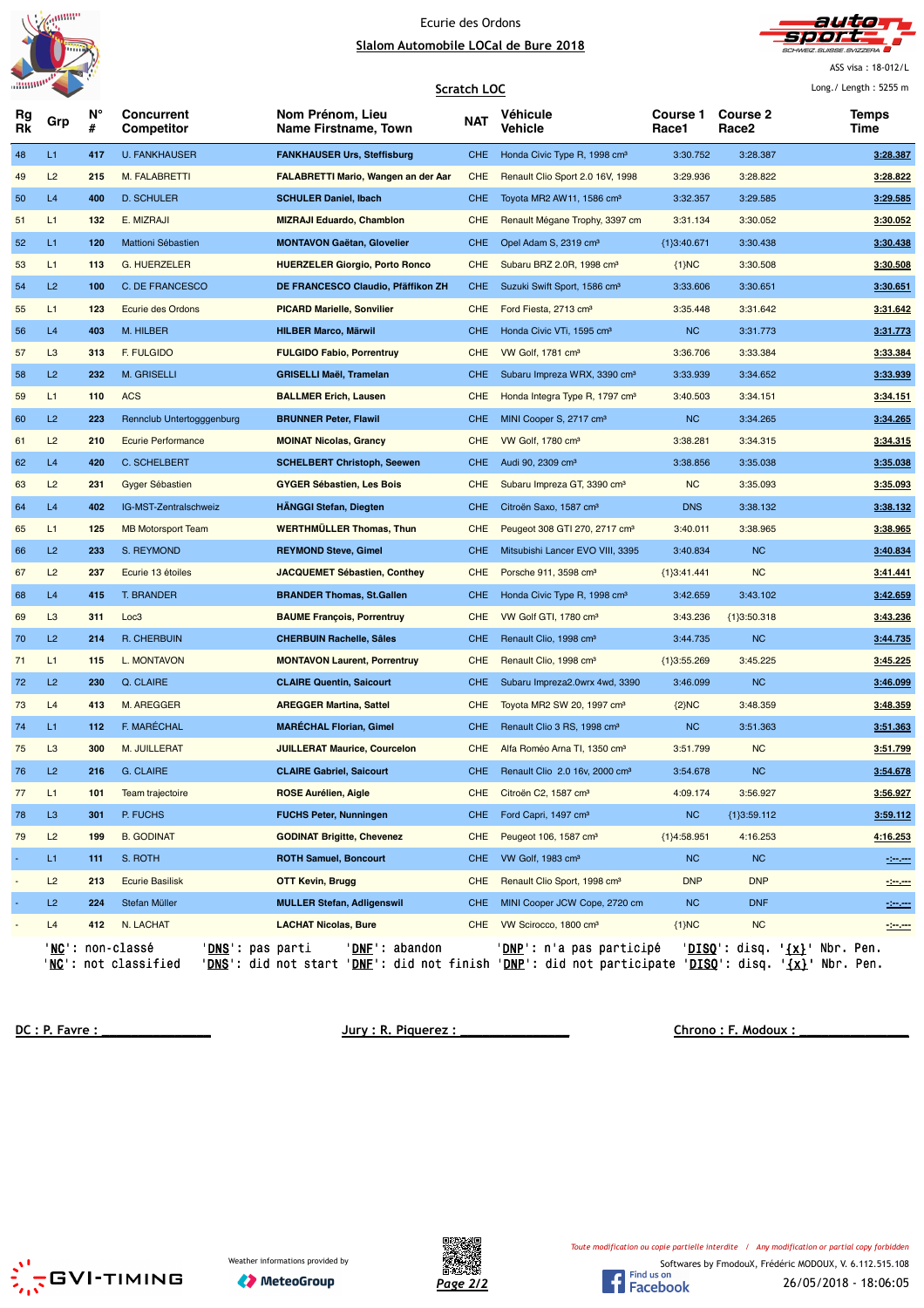|                | annin   |                                                        |                                         |            | Ecurie des Ordons                             |                             |                      | auto                  |
|----------------|---------|--------------------------------------------------------|-----------------------------------------|------------|-----------------------------------------------|-----------------------------|----------------------|-----------------------|
|                |         |                                                        | Slalom Automobile LOCal de Bure 2018    |            |                                               |                             |                      |                       |
|                |         |                                                        |                                         |            |                                               |                             |                      | ASS visa: 18-012/L    |
|                |         |                                                        |                                         | Essais LOC |                                               |                             |                      | Long./ Length: 5255 m |
| Rg<br>Rk       | V.<br># | <b>Concurrent</b><br><b>Competitor</b>                 | Nom Prénom, Lieu<br>Name Firstame, Town | NAT        | Véhicule<br>Vehicle                           | Essai 1<br><b>Training1</b> | Essai 2<br>Training2 | <b>Temps</b><br>Time  |
|                |         | Catégorie / Category : L1                              | $0 \rightarrow 1600 \text{ cm}^3$       |            |                                               |                             |                      |                       |
|                | 101     | Team trajectoire                                       | Aurélien ROSE, Aigle                    | CHE.       | Citroën C2, 1587 cm <sup>3</sup>              | 4:06.220                    | 4:12.030             | 4:06.220              |
|                |         | Catégorie / Category : L1 1601 -> 2000 cm <sup>3</sup> |                                         |            |                                               |                             |                      |                       |
| $\mathbf{1}$   | 116     | N. FANKHAUSER                                          | Nicola FANKHAUSER, Latterbach           | <b>CHE</b> | Honda Civic Type R 2.0, 1998 cm <sup>3</sup>  | 3:33.503                    | 3:25.923             | 3:25.923              |
| $\overline{2}$ | 113     | <b>G. HUERZELER</b>                                    | Giorgio HUERZELER, Porto Ronco          | <b>CHE</b> | Subaru BRZ 2.0R, 1998 cm <sup>3</sup>         | 3:38.510                    | 3:29.974             | 3:29.974              |
| 3              | 417     | <b>U. FANKHAUSER</b>                                   | <b>Urs FANKHAUSER, Steffisburg</b>      | <b>CHE</b> | Honda Civic Type R, 1998 cm <sup>3</sup>      | 3:33.516                    | 3:30.274             | 3:30.274              |
| $\overline{4}$ | 114     | Ecurie du Nord                                         | Loris GUILLAUME, Yverdon-les-Bains      | <b>CHE</b> | Peugeot 306 2.0 16V, 1998 cm <sup>3</sup>     | 3:31.190                    | 3:31.498             | 3:31.190              |
| $\overline{5}$ | 110     | <b>ACS</b>                                             | <b>Erich BALLMER, Lausen</b>            | <b>CHE</b> | Honda Integra Type R, 1797 cm <sup>3</sup>    | 3:42.016                    | 3:43.860             | 3:42.016              |
| 6              | 115     | L. MONTAVON                                            | <b>Laurent MONTAVON, Porrentruy</b>     | <b>CHE</b> | Renault Clio, 1998 cm <sup>3</sup>            | 3:49.421                    | 3:45.042             | 3:45.042              |
| $\overline{7}$ | 112     | F. MARÉCHAL                                            | Florian MARÉCHAL, Gimel                 | <b>CHE</b> | Renault Clio 3 RS, 1998 cm <sup>3</sup>       | 3:59.114                    | 3:48.286             | 3:48.286              |
| 8              | 111     | S. ROTH                                                | <b>Samuel ROTH, Boncourt</b>            | <b>CHE</b> | VW Golf, 1983 cm <sup>3</sup>                 | 3:58.131                    | 4:03.468             | 3:58.131              |
|                |         |                                                        |                                         |            |                                               |                             |                      |                       |
|                |         | Catégorie / Category : L1                              | $2001 - 3000$ cm <sup>3</sup>           |            |                                               |                             |                      |                       |
| 1              | 127     | <b>MB Motorsport Team</b>                              | Hansueli ZAHND, Thun                    | <b>CHE</b> | Peugeot 208 GTI, 2717 cm <sup>3</sup>         | 3:23.991                    | 3:20.176             | 3:20.176              |
| $\overline{2}$ | 128     | S. MARÉCHAL                                            | Stéphane MARÉCHAL, Gimel                | <b>CHE</b> | Renault Clio 4 RS, 2751 cm <sup>3</sup>       | 3:29.633                    | 3:21.557             | 3:21.557              |
| 3              | 129     | Ecurie des Ordons                                      | Sébastien MATTIONI, Courrendlin         | <b>CHE</b> | Opel Adam S, 2319 cm <sup>3</sup>             | 3:31.879                    | 3:28.790             | 3:28.790              |
| $\overline{4}$ | 120     | Mattioni Sébastien                                     | Gaëtan MONTAVON, Glovelier              | <b>CHE</b> | Opel Adam S, 2319 cm <sup>3</sup>             | 3:35.493                    | 3:29.680             | 3:29.680              |
| $\sqrt{5}$     | 122     | <b>J. BONVALLAT</b>                                    | Jonathan BONVALLAT, Cornol              | <b>CHE</b> | Kia Ceed GT, 2705 cm <sup>3</sup>             | 3:37.507                    | 3:29.865             | 3:29.865              |
| 6              | 123     | Ecurie des Ordons                                      | <b>Marielle PICARD, Sonvilier</b>       | <b>CHE</b> | Ford Fiesta, 2713 cm <sup>3</sup>             | 3:40.409                    | 3:30.509             | 3:30.509              |
| $\overline{7}$ | 125     | <b>MB Motorsport Team</b>                              | Thomas WERTHMÜLLER, Thun                | <b>CHE</b> | Peugeot 308 GTI 270, 2717 cm <sup>3</sup>     | 3:37.503                    | 3:36.232             | 3:36.232              |
|                |         |                                                        |                                         |            |                                               |                             |                      |                       |
|                |         | Catégorie / Category : L1                              | $+3000$ cm <sup>3</sup>                 |            |                                               |                             |                      |                       |
|                | 133     | J. GAUTHEY                                             | Jean-michel GAUTHEY, Champagne          | CHE.       | Renault Mégane, 3397 cm <sup>3</sup>          | 3:30.541                    | 3:23.986             | 3:23.986              |
| $\overline{c}$ | 134     | D. SAUCY                                               | <b>Dylan SAUCY, Porrentruy</b>          | <b>CHE</b> | Opel Astra OPC, 3397 cm <sup>3</sup>          | 3:29.713                    | 3:26.390             | 3:26.390              |
| 3              | 131     | S. MEUWLY                                              | <b>Steve MEUWLY, Grenilles</b>          | <b>CHE</b> | Honda Civic 2.0i type R, 3393 cm <sup>3</sup> | 3:27.377                    | 3:40.613             | 3:27.377              |
| $\overline{4}$ | 130     | Scuderia Taifyn                                        | <b>Julien GROSJEAN, Cernier</b>         | <b>CHE</b> | Honda Civic Type R, 3393 cm <sup>3</sup>      | 3:36.152                    | 3:27.821             | 3:27.821              |
| $\overline{5}$ | 132     | E. MIZRAJI                                             | <b>Eduardo MIZRAJI, Chamblon</b>        | <b>CHE</b> | Renault Mégane Trophy, 3397 cm <sup>3</sup>   | 3:40.575                    | 3:30.392             | 3:30.392              |
| $\,$ 6 $\,$    | 121     | Scuderia Taifyn                                        | Sébastien STUDER, La Chaux-de-Fonds     | <b>CHE</b> | Toyota Yaris, 3057 cm <sup>3</sup>            | 3:41.815                    | 3:33.922             | 3:33.922              |
|                |         | Catégorie / Category : L2                              | 0 -> 1600 cm <sup>3</sup>               |            |                                               |                             |                      |                       |
|                | 203     | S. FEHR                                                | Sandro FEHR, Rorschacherberg            | <b>CHE</b> | Suzuki Swift Sport, 1586 cm <sup>3</sup>      | 14:53.662                   | 3:10.779             | 3:10.779              |
| $\overline{c}$ | 202     | F. EGGENBERGER                                         | Fabian EGGENBERGER, Zürich              | <b>CHE</b> | Suzuki Swift Sport, 1586 cm <sup>3</sup>      | 3:15.549                    | 3:12.868             | 3:12.868              |
| 3              | 200     | <b>Ecurie Basilisk</b>                                 | Gilbert DENZER, Gelterkinden            | <b>CHE</b> | Suzuki Swift Sport, 1586 cm <sup>3</sup>      | 3:20.864                    | 3:16.628             | 3:16.628              |
| $\overline{4}$ | 208     | <b>D. SCHNEIDER</b>                                    | Daniel SCHNEIDER, Siebnen               | <b>CHE</b> | Suzuki Swift Sport, 1600 cm <sup>3</sup>      | 3:22.134                    | 3:18.439             | 3:18.439              |
| $\sqrt{5}$     | 209     | <b>RCU</b>                                             | Bruno BLEIKER, Bütschwil                | <b>CHE</b> | Suzuki Swift Sport, 1586 cm <sup>3</sup>      | 3:25.615                    | 3:20.075             | 3:20.075              |
| 6              | 201     | H. LEIBER                                              | Heiko LEIBER, Dachsen                   | <b>CHE</b> | Suzuki Swift Sport, 1586 cm <sup>3</sup>      | 15:02.999                   | 3:22.252             | 3:22.252              |
| 7              | 205     | Squadra Rotberg                                        | Igor RODELLA, Zwingen                   | <b>CHE</b> | Suzuki Swift Sport, 1586 cm <sup>3</sup>      | 3:29.973                    | 3:22.499             | 3:22.499              |
| 8              | 204     | <b>Equipe Bernoise</b>                                 | Dario ZUTTER, Schwarzenburg             | <b>CHE</b> | Suzuki Swift Sport, 1586 cm <sup>3</sup>      | 3:26.085                    | 3:24.726             | 3:24.726              |
| 9              | 100     | C. DE FRANCESCO                                        | Claudio DE FRANCESCO, Pfäffikon ZH      | <b>CHE</b> | Suzuki Swift Sport, 1586 cm <sup>3</sup>      | 3:45.496                    | 3:41.442             | 3:41.442              |
| 10             | 199     | <b>B. GODINAT</b>                                      | <b>Brigitte GODINAT, Chevenez</b>       | <b>CHE</b> | Peugeot 106, 1587 cm <sup>3</sup>             | 4:00.535                    | 3:51.694             | 3:51.694              |
|                |         |                                                        |                                         |            |                                               |                             |                      |                       |

'<u>NC</u>': non-classé '<u>DNS</u>': pas parti '<u>DNF</u>': abandon '<u>DNP</u>': n'a pas participé '<u>DISQ</u>': disq. '<u>{x}</u>' Nbr. Pen.

'NC': not classified 'DNS': did not start 'DNF': did not finish 'DNP': did not participate 'DISQ': disq. '{x}' Nbr. Pen.



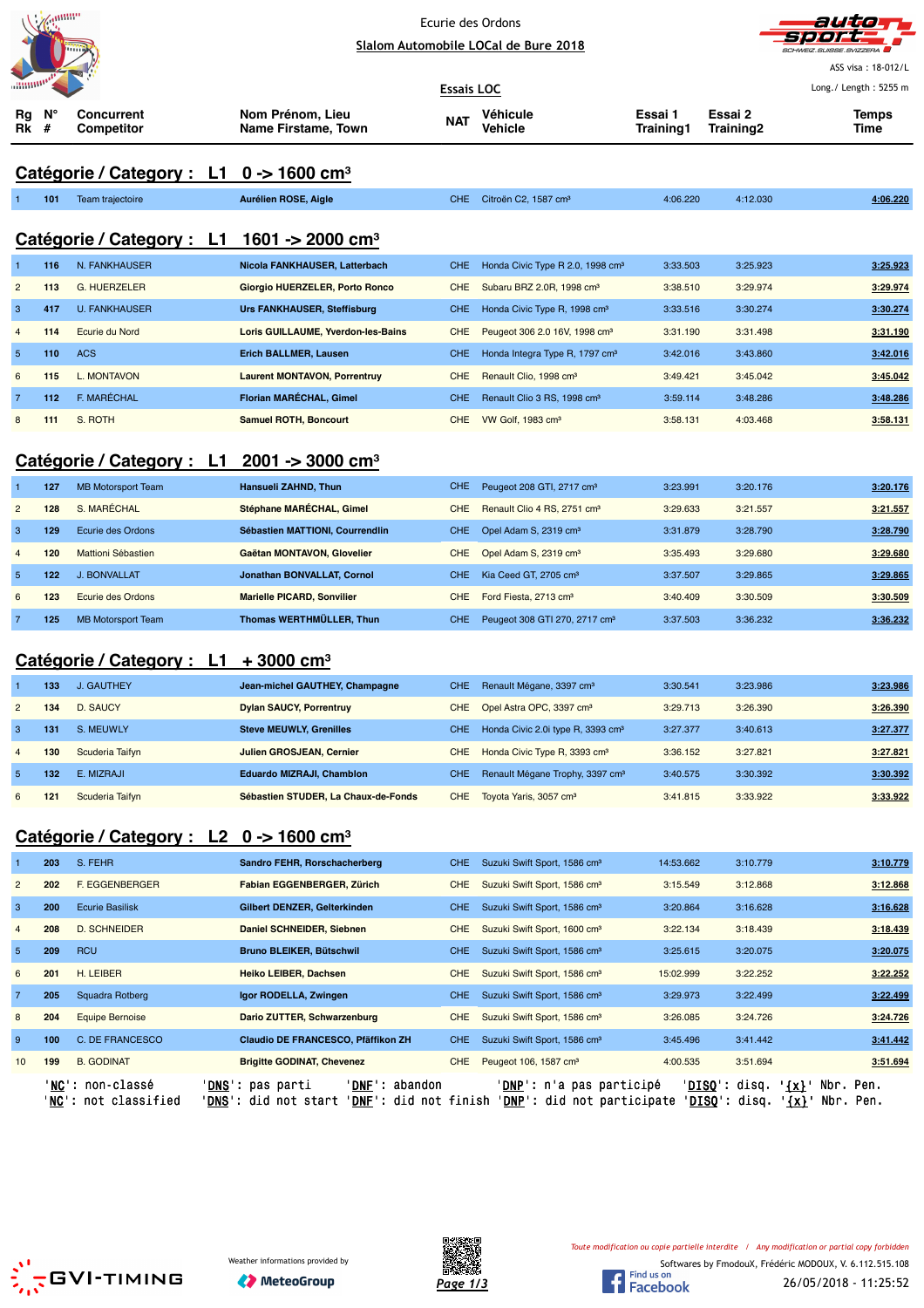



|                                                      |         |                                                                |                                                                                                     |                   |                                              |                      |                                                 | ASS visa: 18-012/L                                                                           |
|------------------------------------------------------|---------|----------------------------------------------------------------|-----------------------------------------------------------------------------------------------------|-------------------|----------------------------------------------|----------------------|-------------------------------------------------|----------------------------------------------------------------------------------------------|
|                                                      |         |                                                                |                                                                                                     | <b>Essais LOC</b> |                                              |                      |                                                 | Long./ Length: 5255 m                                                                        |
| Rg<br>Rk                                             | V.<br># | <b>Concurrent</b><br>Competitor                                | Nom Prénom, Lieu<br>Name Firstame, Town                                                             | NAT               | Véhicule<br>Vehicle                          | Essai 1<br>Training1 | Essai 2<br>Training2                            | Temps<br>Time                                                                                |
|                                                      |         |                                                                | Catégorie / Category : L2 1601 -> 2000 cm <sup>3</sup>                                              |                   |                                              |                      |                                                 |                                                                                              |
|                                                      | 210     | <b>Ecurie Performance</b>                                      | <b>Nicolas MOINAT, Grancy</b>                                                                       | <b>CHE</b>        | VW Golf, 1780 cm <sup>3</sup>                | 3:39.041             | 3:31.956                                        | 3:31.956                                                                                     |
| $\overline{c}$                                       | 215     | M. FALABRETTI                                                  | Mario FALABRETTI, Wangen an der Aare                                                                | <b>CHE</b>        | Renault Clio Sport 2.0 16V, 1998 c           | 3:32.471             | 18:53.213                                       | 3:32.471                                                                                     |
| 3                                                    | 213     | <b>Ecurie Basilisk</b>                                         | Kevin OTT, Brugg                                                                                    | <b>CHE</b>        | Renault Clio Sport, 1998 cm <sup>3</sup>     | 3:33.844             | <b>DNF</b>                                      | 3:33.844                                                                                     |
| $\overline{4}$                                       | 214     | <b>R. CHERBUIN</b>                                             | Rachelle CHERBUIN, Sâles                                                                            | <b>CHE</b>        | Renault Clio, 1998 cm <sup>3</sup>           | 3:51.828             | 4:22.663                                        | 3:51.828                                                                                     |
| 5                                                    | 216     | G. CLAIRE                                                      | <b>Gabriel CLAIRE, Saicourt</b>                                                                     | <b>CHE</b>        | Renault Clio 2.0 16v, 2000 cm <sup>3</sup>   | 4:07.467             | 3:56.376                                        | 3:56.376                                                                                     |
|                                                      |         |                                                                | Catégorie / Category : L2 2001 -> 3000 cm <sup>3</sup>                                              |                   |                                              |                      |                                                 |                                                                                              |
|                                                      | 222     | <b>Ecurie Basilisk</b>                                         | Raymond STOFER, Herznach                                                                            | <b>CHE</b>        | Mini Cooper S, 2717 cm <sup>3</sup>          | 3:17.795             | 3:12.883                                        | 3:12.883                                                                                     |
| $\overline{c}$                                       | 224     | Stefan Müller                                                  | Stefan MULLER, Adligenswil                                                                          | <b>CHE</b>        | MINI Cooper JCW Cope, 2720 cm <sup>3</sup>   | 3:24.938             | 3:18.659                                        | 3:18.659                                                                                     |
| 3                                                    | 220     | D. MÄHLEN                                                      | Dominic MÄHLEN, Riedholz                                                                            | <b>CHE</b>        | Opel Corsa D OPC NE, 2717 cm <sup>3</sup>    | 3:38.181             | 3:20.188                                        | 3:20.188                                                                                     |
| $\overline{4}$                                       | 221     | <b>Ecurie Basilisk</b>                                         | Andreas SERVELLO, Therwil                                                                           | <b>CHE</b>        | Mini Cooper S, 2717 cm <sup>3</sup>          | 3:23.173             | 3:24.779                                        | 3:23.173                                                                                     |
| $\overline{5}$                                       | 223     | Rennclub Untertogggenburg                                      | Peter BRUNNER, Flawil                                                                               | <b>CHE</b>        | MINI Cooper S, 2717 cm <sup>3</sup>          | 3:35.597             | 3:40.134                                        | 3:35.597                                                                                     |
|                                                      |         | Catégorie / Category : $L2 + 3000$ cm <sup>3</sup>             |                                                                                                     |                   |                                              |                      |                                                 |                                                                                              |
|                                                      | 234     | N. SCHMID                                                      | <b>Noa SCHMID, Kriens</b>                                                                           | <b>CHE</b>        | Subaru BRZ, 3397 cm <sup>3</sup>             | 3:22.149             | 3:02.589                                        | 3:02.589                                                                                     |
| $\overline{c}$                                       | 239     | M. DIETHELM                                                    | <b>Mario DIETHELM, Siebnen</b>                                                                      | <b>CHE</b>        | Subaru WRX STI, 4177 cm <sup>3</sup>         | 3:14.906             | 3:10.268                                        | 3:10.268                                                                                     |
| 3                                                    | 236     | Ecurie des Ordons                                              | <b>Gaetan HEYER, Moutier</b>                                                                        | <b>CHE</b>        | Opel Astra G OPC, 3397 cm <sup>3</sup>       | 3:23.990             | 3:15.227                                        | 3:15.227                                                                                     |
| $\overline{4}$                                       | 240     | S. PERNET                                                      | Sébastien PERNET, Gland                                                                             | <b>CHE</b>        | Mitsubishi Lancer Evo VIII, 3395 c           | 3:24.822             | 3:17.351                                        | 3:17.351                                                                                     |
| $\overline{5}$                                       | 238     | F. MOUCHE                                                      | <b>Fabrice MOUCHE, Bonfol</b>                                                                       | <b>CHE</b>        | BMW M3 Coupé, 3999 cm <sup>3</sup>           | 3:19.406             | 3:20.368                                        | 3:19.406                                                                                     |
| $\boldsymbol{6}$                                     | 237     | Ecurie 13 étoiles                                              | Sébastien JACQUEMET, Conthey                                                                        | <b>CHE</b>        | Porsche 911, 3598 cm <sup>3</sup>            | 3:37.136             | 3:30.802                                        | 3:30.802                                                                                     |
| $\overline{7}$                                       | 232     | <b>M. GRISELLI</b>                                             | Maël GRISELLI, Tramelan                                                                             | <b>CHE</b>        | Subaru Impreza WRX, 3390 cm <sup>3</sup>     | 3:36.664             | 3:37.355                                        | 3:36.664                                                                                     |
| 8                                                    | 231     | Gyger Sébastien                                                | Sébastien GYGER, Les Bois                                                                           | <b>CHE</b>        | Subaru Impreza GT, 3390 cm <sup>3</sup>      | 3:45.842             | 3:39.285                                        | 3:39.285                                                                                     |
| 9                                                    | 233     | S. REYMOND                                                     | <b>Steve REYMOND, Gimel</b>                                                                         | <b>CHE</b>        | Mitsubishi Lancer EVO VIII, 3395 c           | 3:40.241             | 3:43.440                                        | 3:40.241                                                                                     |
| 10                                                   | 230     | Q. CLAIRE                                                      | Quentin CLAIRE, Saicourt                                                                            | <b>CHE</b>        | Subaru Impreza2.0wrx 4wd, 3390               | 3:54.372             | 3:55.728                                        | 3:54.372                                                                                     |
|                                                      |         | Catégorie / Category:<br>L3                                    | 0 -> 1600 $cm3$                                                                                     |                   |                                              |                      |                                                 |                                                                                              |
|                                                      | 300     | M. JUILLERAT                                                   | <b>Maurice JUILLERAT, Courcelon</b>                                                                 | <b>CHE</b>        | Alfa Roméo Arna TI, 1350 cm <sup>3</sup>     | 4:08.774             | 3:52.763                                        | 3:52.763                                                                                     |
| $\overline{c}$                                       | 301     | P. FUCHS                                                       | Peter FUCHS, Nunningen                                                                              | <b>CHE</b>        | Ford Capri, 1497 cm <sup>3</sup>             | 3:58.235             | 3:53.504                                        | 3:53.504                                                                                     |
|                                                      |         |                                                                | Catégorie / Category : $L3$ 1601 -> 2000 cm <sup>3</sup>                                            |                   |                                              |                      |                                                 |                                                                                              |
|                                                      | 312     | J. HOUMARD                                                     | Jérémie HOUMARD, Champoz                                                                            | <b>CHE</b>        | VW Golf, 1781 cm <sup>3</sup>                | 3:17.641             | 3:17.840                                        | 3:17.641                                                                                     |
| $\overline{c}$                                       | 310     | <b>C. AFFOLTER</b>                                             | Christoph AFFOLTER, Schwadernau                                                                     | <b>CHE</b>        | Volkswagen Golf II, 1780 cm <sup>3</sup>     | 4:00.338             | 3:30.446                                        | 3:30.446                                                                                     |
| $\mathbf{3}$                                         | 315     | <b>B. GIRARDIN</b>                                             | <b>Baptiste GIRARDIN, Fontenais</b>                                                                 | <b>CHE</b>        | VW Golf GTI, 1800 cm <sup>3</sup>            | 3:43.160             | 3:34.417                                        | 3:34.417                                                                                     |
| $\overline{4}$                                       | 313     | F. FULGIDO                                                     | <b>Fabio FULGIDO, Porrentruy</b>                                                                    | <b>CHE</b>        | VW Golf, 1781 cm <sup>3</sup>                | 3:47.117             | 3:37.880                                        | 3:37.880                                                                                     |
| $\sqrt{5}$                                           | 311     | Loc <sub>3</sub>                                               | <b>François BAUME, Porrentruy</b>                                                                   |                   | CHE VW Golf GTI, 1780 cm <sup>3</sup>        | 3:50.724             | 3:42.690                                        | 3:42.690                                                                                     |
| Catégorie / Category : L3<br>$+2000$ cm <sup>3</sup> |         |                                                                |                                                                                                     |                   |                                              |                      |                                                 |                                                                                              |
|                                                      | 320     | A. MEYLAN                                                      | <b>Adien MEYLAN, Vallorbe</b>                                                                       |                   | CHE BMW 635 csi, 3428 cm <sup>3</sup>        | 3:21.484             | 3:14.447                                        | 3:14.447                                                                                     |
|                                                      |         | Catégorie / Category : L4 $0 \rightarrow 1600$ cm <sup>3</sup> |                                                                                                     |                   |                                              |                      |                                                 |                                                                                              |
|                                                      | 406     | R-Performance Switzerland                                      | Daniel BOOS, Bertschikon                                                                            | <b>CHE</b>        | Honda CRX R-Performance, 1599                | 3:18.014             | 3:12.361                                        | 3:12.361                                                                                     |
| $\overline{2}$                                       | 404     | D. HÜTHER                                                      | Dario HÜTHER, Steinebrunn                                                                           | <b>CHE</b>        | Honda CRX, 1595 cm <sup>3</sup>              | 3:39.574             | 3:29.203                                        | 3:29.203                                                                                     |
| 3                                                    | 403     | M. HILBER                                                      | Marco HILBER, Märwil                                                                                | <b>CHE</b>        | Honda Civic VTi, 1595 cm <sup>3</sup>        | 3:40.583             | 3:30.076                                        | 3:30.076                                                                                     |
| $\overline{4}$                                       | 401     | <b>Equipe Bernoise</b>                                         | Patrik AMSTUTZ, Bätterkinden                                                                        |                   | CHE Suzuki Swift Sport, 1586 cm <sup>3</sup> | 3:31.116             | 3:33.277                                        | 3:31.116                                                                                     |
|                                                      |         | 'NC': non-classé                                               | 'DNE': abandon<br>' <u>DNS</u> ': pas parti                                                         |                   | ' <u>DNP</u> ': n'a pas participé            |                      | ' <u>DISQ</u> ': disq. ' <u>{x}</u> ' Nbr. Pen. |                                                                                              |
|                                                      |         | 'NC': not classified                                           | 'DNS': did not start 'DNE': did not finish 'DNP': did not participate 'DISQ': disq. '{x}' Nbr. Pen. |                   |                                              |                      |                                                 |                                                                                              |
|                                                      |         |                                                                |                                                                                                     | 改改                |                                              |                      |                                                 | Toute modification ou copie partielle interdite / Any modification or partial copy forbidden |







Softwares by FmodouX, Frédéric MODOUX, V. 6.112.515.108